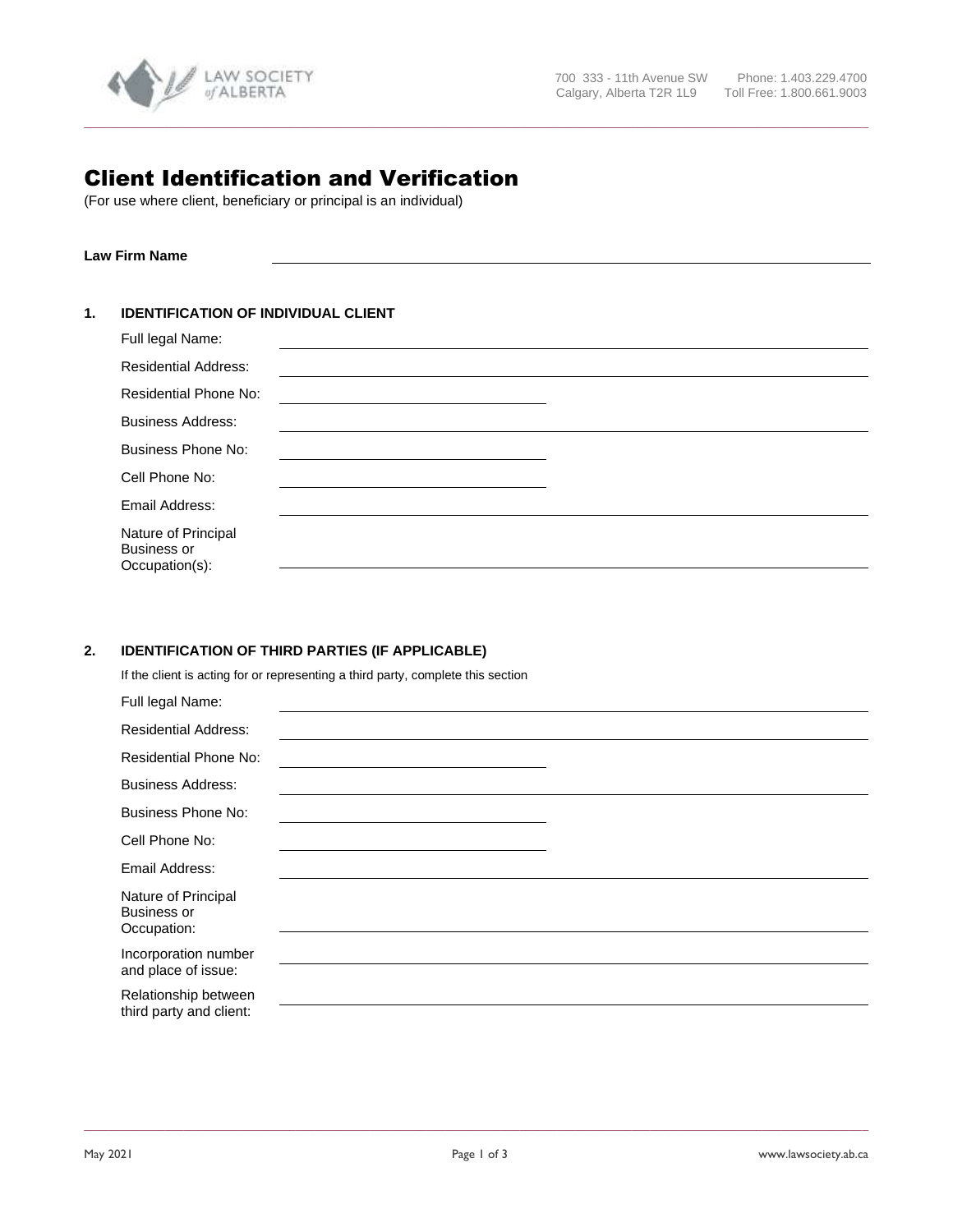### **3. VERIFICATION OF INDIVIDUAL CLIENT**

| Where a lawyer, who has been retained by a client to provide legal services, engages in or gives instructions in respect |
|--------------------------------------------------------------------------------------------------------------------------|
| of the receiving, paying or transferring of funds (subject to exemptions under Rule 119.49), the lawyer must verify the  |
| identity of the client.                                                                                                  |
| Full legal Name:                                                                                                         |

**\_\_\_\_\_\_\_\_\_\_\_\_\_\_\_\_\_\_\_\_\_\_\_\_\_\_\_\_\_\_\_\_\_\_\_\_\_\_\_\_\_\_\_\_\_\_\_\_\_\_\_\_\_\_\_\_\_\_\_\_\_\_\_\_\_\_\_\_\_\_\_\_\_\_\_\_\_\_\_\_\_\_\_\_\_\_\_\_\_\_\_\_\_\_\_\_\_\_\_\_\_\_\_\_\_\_\_\_\_\_\_\_\_\_\_\_\_\_\_\_\_\_\_\_\_\_**

| <b>Residential Address:</b> |  |  |
|-----------------------------|--|--|
| Date of Birth:              |  |  |

Verify the identity of the individual client, third party (if applicable) **OR** individual authorized to instruct Counsel using one of the methods outlined below.

#### **3.1 Federal/Provincial/Territorial Government-Issued Photo ID – Attach Copy**

Ascertain the individual's identity by comparing the individual to their photo ID. The name and photograph must match. The individual must be physically present.

Type of Identification Document:

Must view the original and have photo (see Guidance materials for examples)

| Document Identifier Number: |  |
|-----------------------------|--|
|                             |  |

Issuing Jurisdiction:

Country: (insert applicable Province, Territory, Foreign Jurisdiction or "Canada")

Document Expiry Date:

must be valid and not expired

Date of verification:

#### **3.2 Credit File Method**

Ascertain the individual's identity by comparing the individual's name, date of birth and address information above to information in a Canadian credit file that has been in existence for at least three years. If any of the information does not match, you will need to use another method to ascertain client identity. Consult the credit file at the time you ascertain the individual's identity. The individual does not need to be physically present.

| Name of Canadian Credit<br>Bureau Holding the Credit File: |  |
|------------------------------------------------------------|--|
| Reference Number of Credit<br>File:                        |  |
| Date of verification:                                      |  |